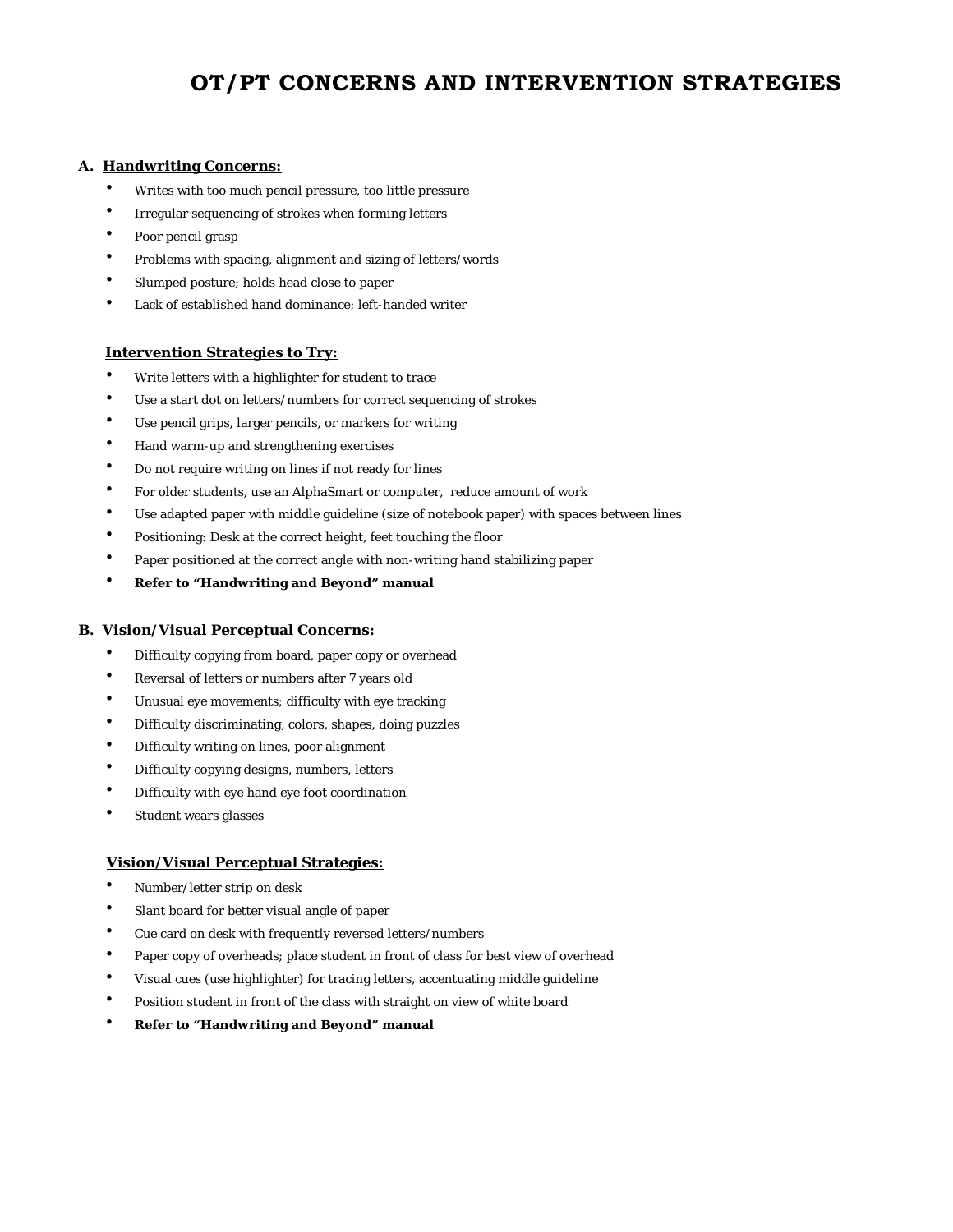## **C. Fine Motor/Self Care Concerns:**

- Difficulty with zipping, tying shoes, snapping coat on/off
- Difficulty managing utensils, food packages, feeding self
- Messy eater, difficulty swallowing, drinking from a straw
- Needs assistance with toileting
- Difficulty using both hands together
- Lack of well established hand dominance after 6 years of age
- Difficulty cutting
- Difficulty coloring or drawing

## **Fine Motor/Self Care Strategies:**

- Set up a self-care station in your classroom with shoes, zippers, snaps
- Peer assistance in the lunchroom
- Break down drawing activities into clear simple steps
- Use adapted scissors (loop or spring-open scissors), highlight area to be cut
- Incorporate functional fine motor activities into class routines

### **D. Gross Motor Concerns:**

- Postural deviations, deformities
- Complaints of pain during physical activities
- Stiff and awkward with movements
- Lacks age-appropriate strength and endurance
- Lacks age-appropriate coordination (hop, skip, jump, run, etc.)
- Clumsy—bumps into things, falls, unsafe mobility on playground, PE
- Student uses mobility or adoptive equipment

### **Gross Motor Strategies:**

- Consult with PE teacher, staff on playground regarding safety issues
- Check with parents regarding any medical issues that may contribute
- Place student at end of desk row to decrease need to maneuver around room
- Break movements into separate steps and physically guide the student through the activity
- Incorporate movement breaks into class routine

### **E. Sensory Processing Concerns:**

- 1. Tactile Sensitivity
	- Reacts emotionally or aggressively to touch
	- Prefers long sleeved clothing
	- Avoids messy activities: glue, clay, paint
	- Scratches or picks at skin
- 2. Taste/Smell
	- Avoids certain tastes or food smells
	- Picky eater, especially regarding food textures
	- Strong reactions to certain smells: perfume, cleaners, etc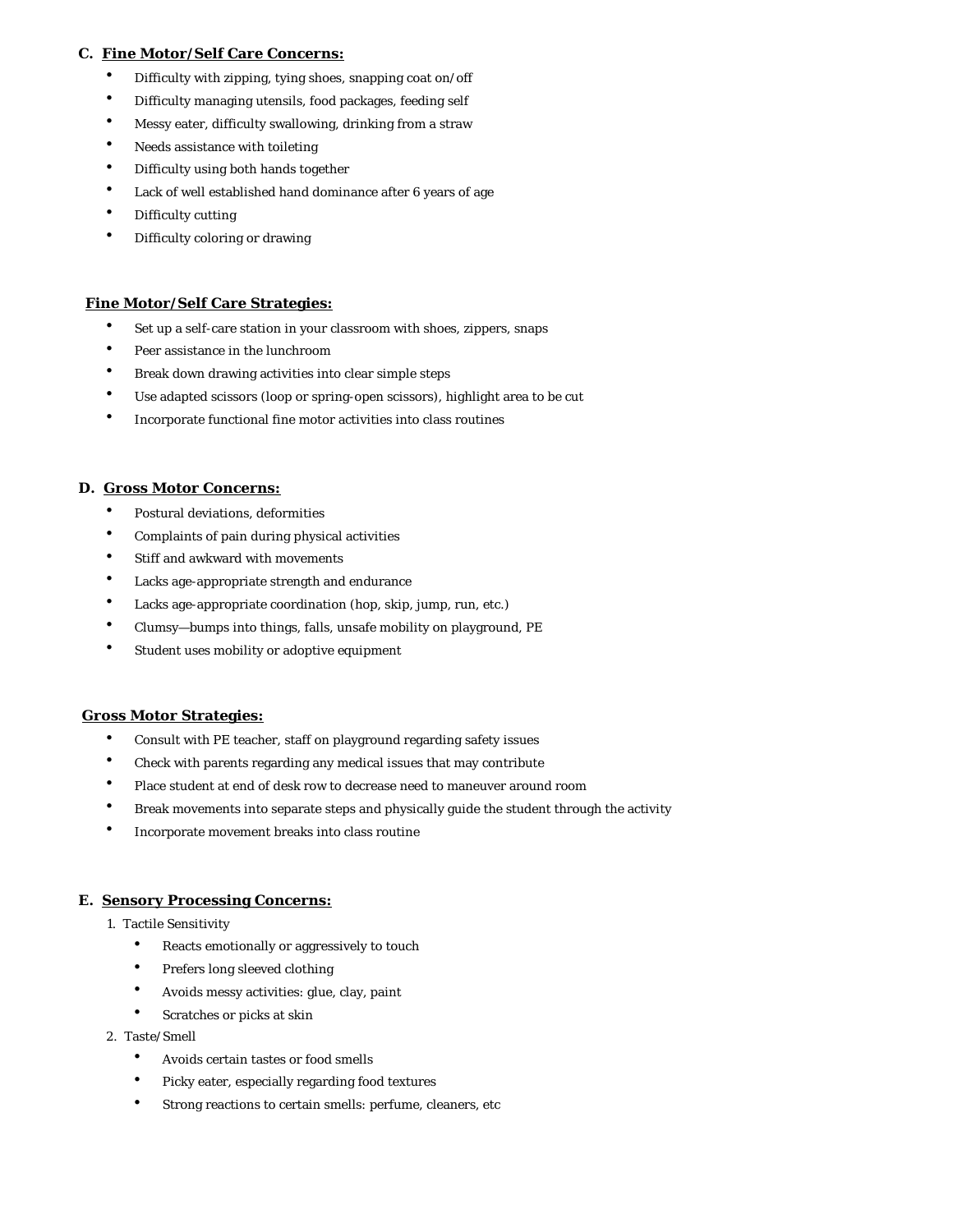#### 3. Movement Sensitivity

- Becomes distressed when feet leave the ground
- Avoids gross motor activities
- Dislikes when head is upside down (e.g. somersaults)
- 4. Sensation seeking
	- Enjoys making strange noises
	- Seeks out all kinds of movement (can't sit still, rocks in chair, fidgets)
	- Becomes overly excitable during movement activity
	- Touches people or objects
	- Jumps from one Activity to another

# 5. Auditory

- Distracted or trouble functioning in noisy environment
- Holds hands over ears or appears startled by everyday noises
- Doesn't respond when name is called, but hearing is OK
- Tunes out during class discussions
- 6. Visual Sensitivity
	- Bothered by bright lights
	- Covers eyes to protect from ligh
	- Watches everyone as they move around the room
	- Has difficulty finding objects in desk or drawer
	- Difficulty tracking with reading or copying off the board/overhead

# 7. Endurance/Energy

- Seems to have weak muscles
- Tires easily, especially when standing
- Has a weak grasp
- Poor endurance

# **Sensory Strategies:**

- 1. Tactile Sensitivity
	- Allow student to choose where he/she is comfortable sitting
	- Encourage student to communicate need for personal space
	- Provide break from too much tactile input such as quiet space on beanbag
	- Gradually expose student to messy/wet materials, but do not force it
	- Allow student to wear long sleeves, even if it seems too hot to do so
- 2. Taste/Smell
	- Ask parents for a list of foods or smells that the student is sensitive to
	- Discourage perfumes, strong cleaners, and other scents in the classroom
	- Allow student with these sensitivities an alternative area to eat, if possible
- 3. Movement Sensitivity
	- Do not force student to do activities where feet leave the ground (e.g. swinging)
	- Provide a footstool if student's feet do not touch the ground when seated
	- Consult with PE Teacher, staff on playground regarding safety issues
	- Check with parents regarding any medical issues that may contribute
	- Break movements into steps and physically guide the student through the activity
	- Incorporate easy movement breaks into class routine